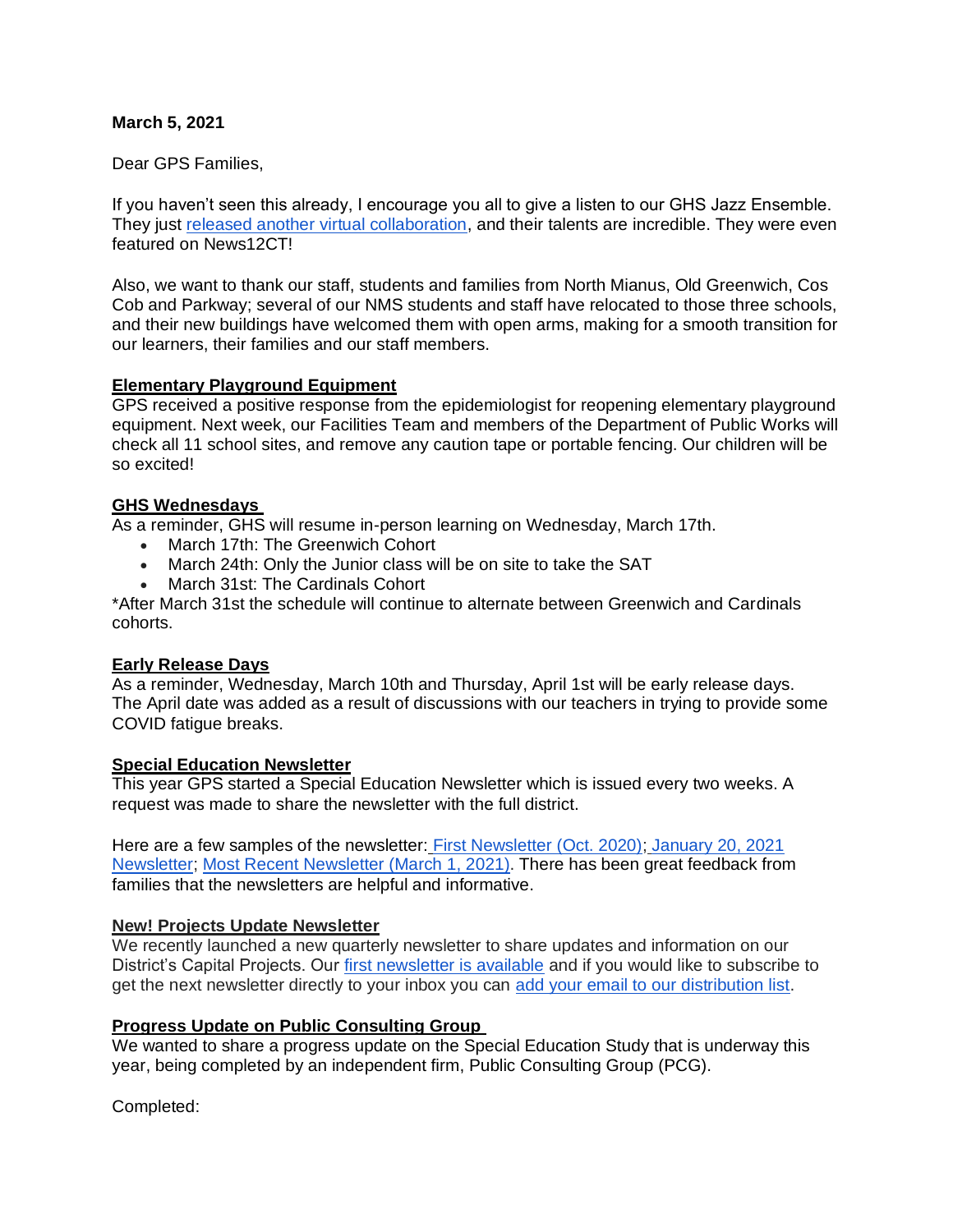- Parent and staff focus groups, interviews and survey
- Classroom visitations
- Documentation aggregation
- Monitoring of confidential email inbox for community submissions

Still to come:

- Collation and analysis/review of the data obtained
- Report to the community

The report from PCG is scheduled to be shared in early June. This report is independent and any responses to surveys, emails shared or other data remain confidential and go directly to the firm.

## **Free COVID-19 Testing**

If you or your child are symptomatic, we recommend getting tested as soon as possible. But if there are no symptoms, waiting 3-5 days from the possible exposure will give you the most accurate test results. Family Centers Health Care offers **free** COVID-19 testing at their Greenwich and Stamford locations. Details about their hours of operation and appointments can be found on their [website.](https://www.familycenters.org/FamilyCentersHealthCare) To find all test sites in your area, please visit United Way's [2-1-1](https://www.211ct.org/)  [website.](https://www.211ct.org/)

## **Sign-up for the Greenwich Alliance for Education Trivia Challenge**

On Friday, March 19th, from 7:00-9:00 PM, the Greenwich Alliance for Education will host their [annual Trivia Challenge](https://greenwichalliance.org/trivia-challenge/) to raise funds that directly benefit our GPS schools and students!

As a final reminder, Distinguished Teachers Awards nominations are due on March 10th.

Have a wonderful weekend!

Dr. Toni Jones **Superintendent** 

### **5 de marzo de 2021**

Estimadas familias de GPS:

Si aún no han visto esto, los animo a que escuchen nuestro GHS Jazz Ensemble. Acaban de [lanzar otra colaboración virtualy](https://youtu.be/haEjObHgyVw) sus talentos son increíbles. ¡Incluso aparecieron en News12CT!

Además,queremos agradecer a nuestro personal, estudiantes y familias de North Mianus, Old Greenwich, Cos Cob y Parkway; varios de nuestros estudiantes y personal de NMS se han mudado a esas tres escuelas, y sus nuevos edificios los han recibido con los brazos abiertos, haciendo una transición sin problemas para nuestros estudiantes, sus familias y los miembros de nuestro personal.

### **Equipo de patio de recreo de primaria**

GPS recibió una respuesta positiva del epidemiólogo por reabrir el equipo de patio de recreo de primaria. La próxima semana, nuestro Equipo de Instalaciones y los miembros del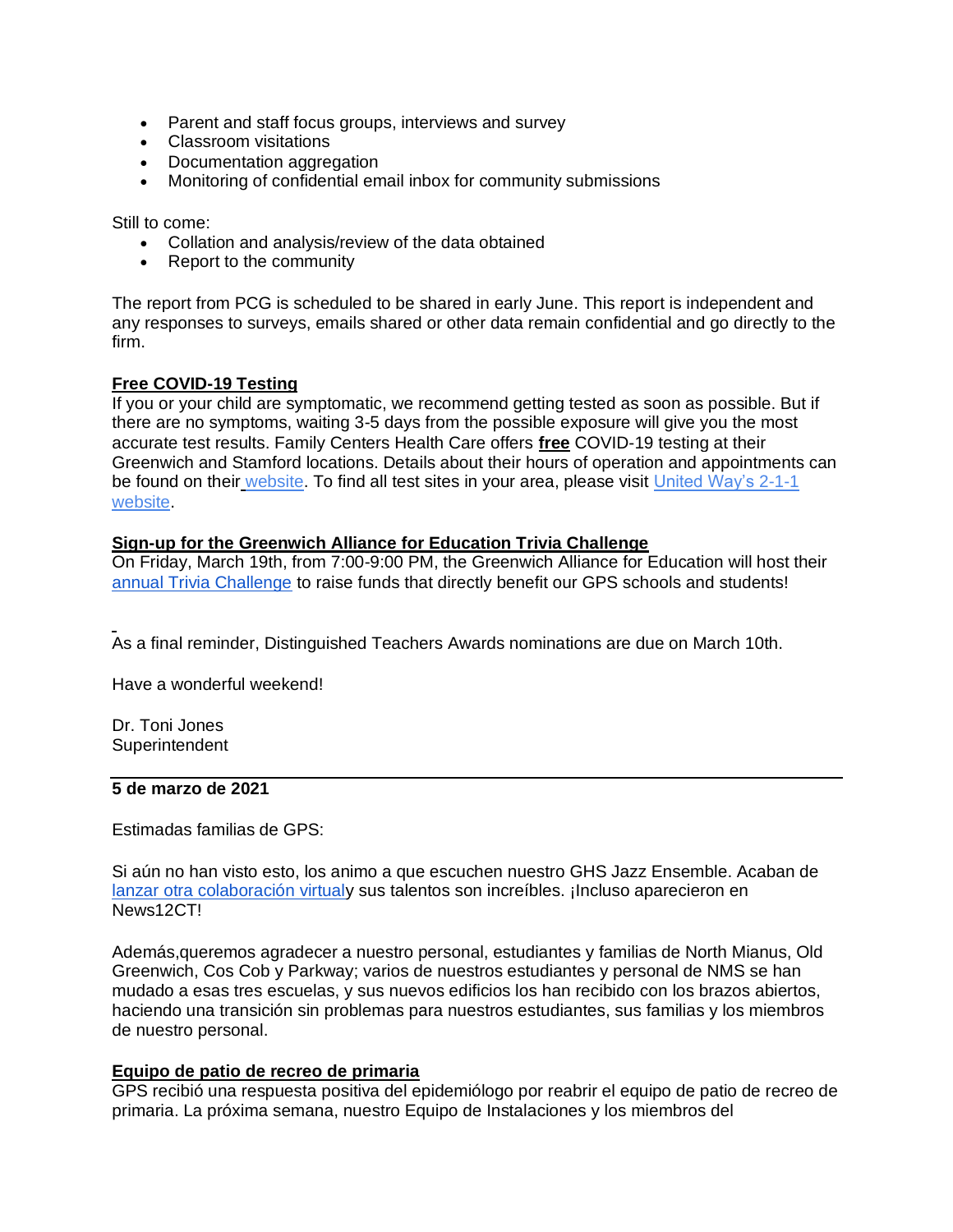Departamento de Obras Públicas revisarán los 11 sitios escolares y quitarán cualquier cinta de precaución o valla portátil. ¡Nuestros niños estarán muy emocionados!

# **Miércoles de GHS**

Como recordatorio, GHS reanudará el aprendizaje en persona el miércoles 17 de marzo.

- 17 de marzo: La cohorte de Greenwich
- 24 de marzo: Solo la clase Junior estará en el sitio para tomar el SAT
- 31 de marzo: La cohorte de los Cardinals

\* Después del 31 de marzo el horario continuará alternando entre las cohortes de Greenwich y los Cardinals.

## **Días de salida anticipada**

Como recordatorio, el miércoles 10 de marzo y el jueves 1 de abril serán días de salida anticipada.

## **Boletín de educación especial**

Este año GPS inició un boletín de educación especial que se emite cada dos semanas. Se solicitó compartir el boletín con todo el distrito.

Aquí hay algunas muestras del boletín: [Primer boletín \(octubre de 2020\);](https://www.smore.com/ytfnk) [Boletín del 20 de](https://www.smore.com/zbgpwk-pps-and-special-education-updates)  [enero de 2021;](https://www.smore.com/zbgpwk-pps-and-special-education-updates) [Boletín más reciente \(1 de marzo de 2021\).](https://www.smore.com/byte1-pps-and-special-education-updates?ref=email-content#w-5719553134) Ha habido una gran respuesta de las familias en cuanto a que los boletines son útiles e informativos.

## **¡Nuevo! Boletín de actualización de proyectos**

Recientemente lanzamos un nuevo boletín trimestral para compartir actualizaciones e información sobre los proyectos capitales de nuestro distrito. Nuestro [primer boletín está](https://www.smore.com/v62m4)  [disponible](https://www.smore.com/v62m4) y si desea suscribirse para recibir el próximo boletín directamente en su bandeja de entrada, puede [agregar su correo electrónico a nuestra lista de distribución.](https://www.greenwichschools.org/departments/facilities-rentals/building-grounds-projects/gps-capital-projects-newsletter)

# **Actualización sobre el progreso del Grupo de Consultoría Pública**

Queríamos compartir una actualización sobre el progreso del Estudio de Educación Especial que se está llevando a cabo este año, y que está siendo completado por una firma independiente, Public Consulting Group (PCG).

Completado:

- Grupos de discusión de padres y personal, entrevistas y encuesta
- Visitas al aula
- Agregación de documentación
- Monitoreo de la bandeja de entrada de correo electrónico confidencial para envíos de la comunidad

Aún por venir:

- Recopilación y análisis / revisión de los datos obtenidos
- Informe a la comunidad

El informe de PCG está programado para ser compartido en principios de junio. Este informe es independiente y las respuestas a las encuestas, los correos electrónicos compartidos u otros datos permanecen confidenciales y van directamente a la empresa.

# **Prueba gratuita de COVID-19**